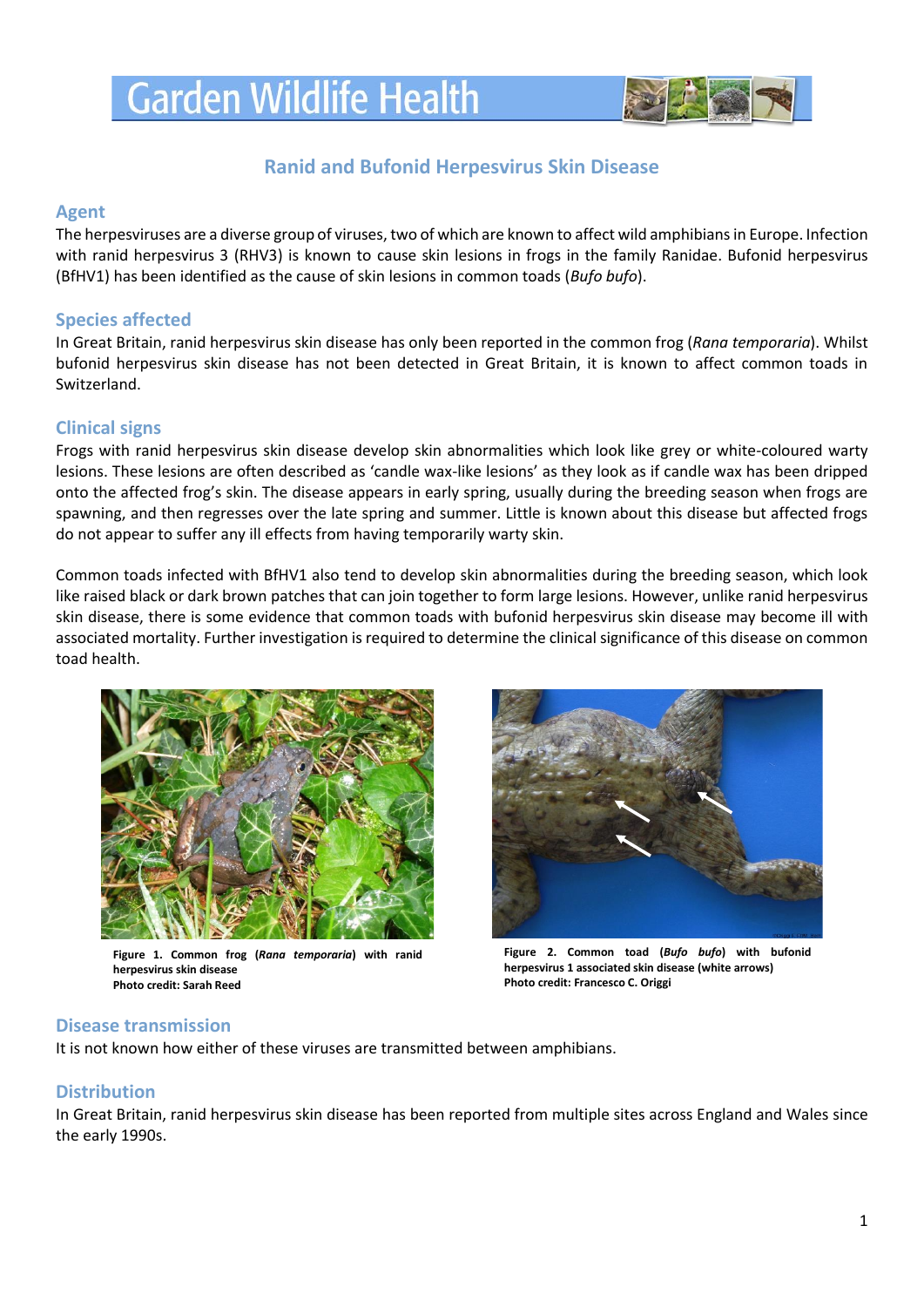At this time, bufonid herpesvirus skin disease has only been reported in Switzerland, where it has been detected at several sites since 2014. As yet, BfHV1 has not been detected in Great Britain and it is not yet known if this virus is present in this country.

#### **Risk to human health**

Ranid and bufonid herpesviruses are only known to infect amphibians and pose no known threat to human health.

## **Risk to domestic animal health**

Ranid herpesviruses are only known to infect frogs in the family Ranidae. Pet ranid frogs might, therefore, be susceptible to ranid herpesvirus skin disease.

Although no other species of toad has been reported to be affected by bufonid herpesvirus skin disease, it is possible that they may also be susceptible to infection with BfHV1.

#### **Diagnosis**

Ranid and bufonid herpesvirus skin disease often produce characteristic skin lesions at a specific time of the year. It is possible that the causative viruses can result in less-obvious skin lesions or other abnormalities which have not yet been discovered. Confirmation of disease and investigations for ranid and bufonid herpesvirus infection require specialist laboratory tests.

If you wish to report finding a dead amphibian, or signs of disease in amphibians, please visit [www.gardenwildlifehealth.org.](http://www.gardenwildlifehealth.org/) Alternatively, if you have further queries or have no internet access, please call the **Garden Wildlife Health** vets on **0207 449 6685**.

#### **Further information**

More advice on amphibians in your garden can be found on the Garden Wildlife Health website [www.gardenwildlifehealth.org.](http://www.gardenwildlifehealth.org/)

#### **Scientific publications**

Franklinos LHV, Rodriguez-Ramos Fernandez, J, Hydeskov HB, Hopkins KP, Everest DJ, Cunningham AA, Lawson B (2018) Herpesvirus skin disease in free-living common frogs *Rana temporaria* in Great Britain. *Diseases of Aquatic Organisms* **129**:239–244. [doi.org/10.3354/dao03246](http://doi.org/10.3354/dao03246)

Origgi FC, Schmidt BR, Lohmann P, Otten P, Meier RK, Pisano SRR, Moore-Jones G, Tecilla M, Sattler U, Wahli T, Gaschen V, Stoffel MH (2018) *Bufonid herpesvirus* 1 (BfHV1) associated dermatitis and mortality in free ranging common toads (*Bufo bufo*) in Switzerland. *Scientific Reports* **8**:14737*.* [doi: 10.1038/s41598-018-32841-0](https://www.nature.com/articles/s41598-018-32841-0)

Origgi FC, Schmidt BR, Lohmann P, Otten P, Akdesir E, Gaschen V, Aguilar-Bultet L, Wahli T, Sattler U, Stoffel MH (2017) Ranid Herpesvirus 3 and Proliferative Dermatitis in Free-Ranging Wild Common Frogs (*Rana temporaria*). *Veterinary Pathology* **54**(4):686-694. [doi.org/10.1177/0300985817705176](https://journals.sagepub.com/doi/full/10.1177/0300985817705176)

Van Beurden S and Engelsma M (2012) Herpesviruses of Fish, Amphibians and Invertebrates. *In* [Herpesviridae -](http://www.intechopen.com/books/herpesviridae-a-look-into-this-unique-family-of-viruses) a look [into this unique family of viruses.](http://www.intechopen.com/books/herpesviridae-a-look-into-this-unique-family-of-viruses) Magel, GDM Ed., Intech books, pp. 217-242 IntechOpen. [doi:10.5772/29575.](http://www.intechopen.com/books/herpesviridae-a-look-into-this-unique-family-of-viruses/herpesviruses-of-fish-amphibians-and-invertebrates)

Bennati R, Bonetti M, Lavazza A, Gelmetti D (1994) Skin lesions associated with herpesvirus-like particles in frogs (*Rana dalmatina*), *Veterinary Record* **135**(26):625-626[. doi:10.1136/vr.135.26.625.](http://www.ncbi.nlm.nih.gov/pubmed/7716873)